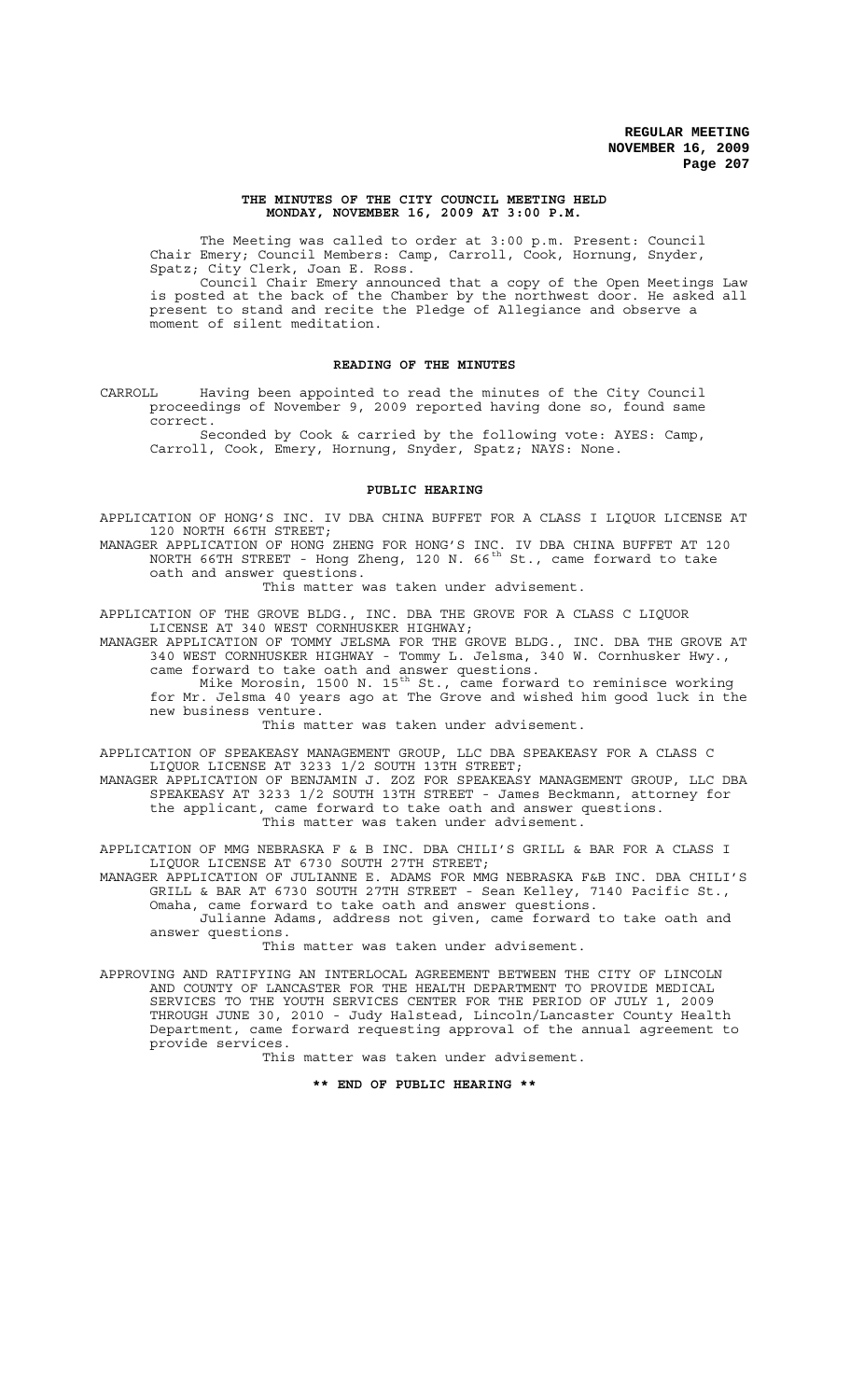# **COUNCIL ACTION**

#### **REPORTS OF CITY OFFICERS**

RESOLUTION LEVYING THE SPECIAL TAXES ASSESSED FOR THE COSTS OF THE IMPROVEMENTS IN THE DOWNTOWN BUSINESS IMPROVEMENT DISTRICT, THE DOWNTOWN MAINTENANCE DISTRICT AND THE CORE BUSINESS IMPROVEMENT DISTRICT OVERLAY, AS APPROVED BY THE BOARD OF EQUALIZATION ON MONDAY, NOVEMBER 9, 2009 - CLERK read the following resolution, introduced by Eugene Carroll, who moved its adoption:<br><u>A-85586</u> RE IT RESOLVE

RE IT RESOLVED by the City Council of the City of Lincoln, Nebraska, that:

The special taxes assessed November 2, 2009, to pay the costs of the improvements in the Downtown Business Improvement District, the Core Business Improvement District Overlay and the Downtown Maintenance District are hereby levied and that the period of time in which the assessments are to be paid shall be one (1) year.

Introduced by Eugene Carroll Seconded by Spatz & carried by the following vote: AYES: Camp, Carroll, Cook, Emery, Hornung, Snyder, Spatz; NAYS: None.

- SETTING THE PUBLIC HEARING DATE OF MONDAY, DECEMBER 7, 2009, AT 3:00 P.M. FOR THE ASSESSMENT OF THE COST OF WEED REMOVAL INCURRED FOR THE PERIOD OF JANUARY 1, 2009 THROUGH DECEMBER 31, 2009. (APPROVED) JANUARY 1, 2009 THROUGH DECEMBER 31, 2009.
- ADMINISTRATIVE AMENDMENT NO. 09068 TO ADMINISTRATIVE SPECIAL PERMIT NO. 04001 APPROVED BY THE PLANNING DIRECTOR ON NOVEMBER 5, 2009, REQUESTED BY VERIZON WIRELESS TO REPLACE SIX EXISTING ANTENNA PANELS WITH LARGER PANELS AND TO INCREASE THE NUMBER OF ANTENNA PANELS FROM SIX TO NINE OF THE LARGER PANELS ON PROPERTY GENERALLY LOCATED AT CENTENNIAL HALL, WESLEYAN CAMPUS, NORTH 50TH STREET AND ST. PAUL AVENUE - CLERK presented said report which was placed on file in the Office of the City Clerk.
- ADMINISTRATIVE AMENDMENT NO. 09069 TO SPECIAL PERMIT NO. 1853, APPROVED BY THE PLANNING DIRECTOR ON NOVEMBER 5, 2009, REQUESTED BY VERIZON WIRELESS TO REPLACE SIX EXISTING ANTENNA PANELS WITH WIDER PANELS AND TO INCREASE THE NUMBER OF ANTENNA PANELS FROM SIX TO NINE OF THE WIDER PANELS ON PROPERTY GENERALLY LOCATED AT SOUTH 48TH STREET AND RANDOLPH STREET CLERK presented said report which was placed on file in the Office of the City Clerk.
- LINCOLN WATER & WASTEWATER SYSTEM RECAPITULATION OF DAILY CASH RECEIPTS FOR THE MONTH OF OCTOBER, 2009 - CLERK presented said report which was placed on file in the Office of the City Clerk. **(8-71)**
- REPORT FROM THE CITY TREASURER OF FRANCHISE TAX FOR THE 3RD QUARTER ENDING SEPTEMBER 30, 2009 FROM TIME WARNER CABLE - CLERK presented said report which was placed on file in the Office of the City Clerk. **(41-2518A)**
- REPORT FROM CITY TREASURER OF FRANCHISE TAX FOR THE MONTH OF SEPTEMBER, 2009 FROM BLACK HILLS/NEBRASKA GAS UTILITY CO., LLC - CLERK presented said report which was placed on file in the Office of the City Clerk. **(16-1)**
- REPORT FROM CITY TREASURER OF E911 SURCHARGE FOR 3RD QUARTER 2009: ACN COMMUNICATION SERVICES; AUGUST 2009: CHARTER FIBERLINK - NEBRASKA, LLC, INETWORKS GROUP, INC.; SEPTEMBER 2009: 8X8, INC., ACN COMMUNICATION SERVICES, AT&T COMMUNICATIONS OF MIDWEST, BUDGET PREPAY, COMTEL TELCOM ASSETS, GRANITE TELECOMMUNICATIONS, LEVEL 3 COMMUNICATIONS, QWEST COMMUNICATIONS COMPANY, TWC DIGITAL PHONE LLC, VONAGE AMERICA - CLERK presented said report which was placed on file in the Office of the City Clerk. **(20-02)**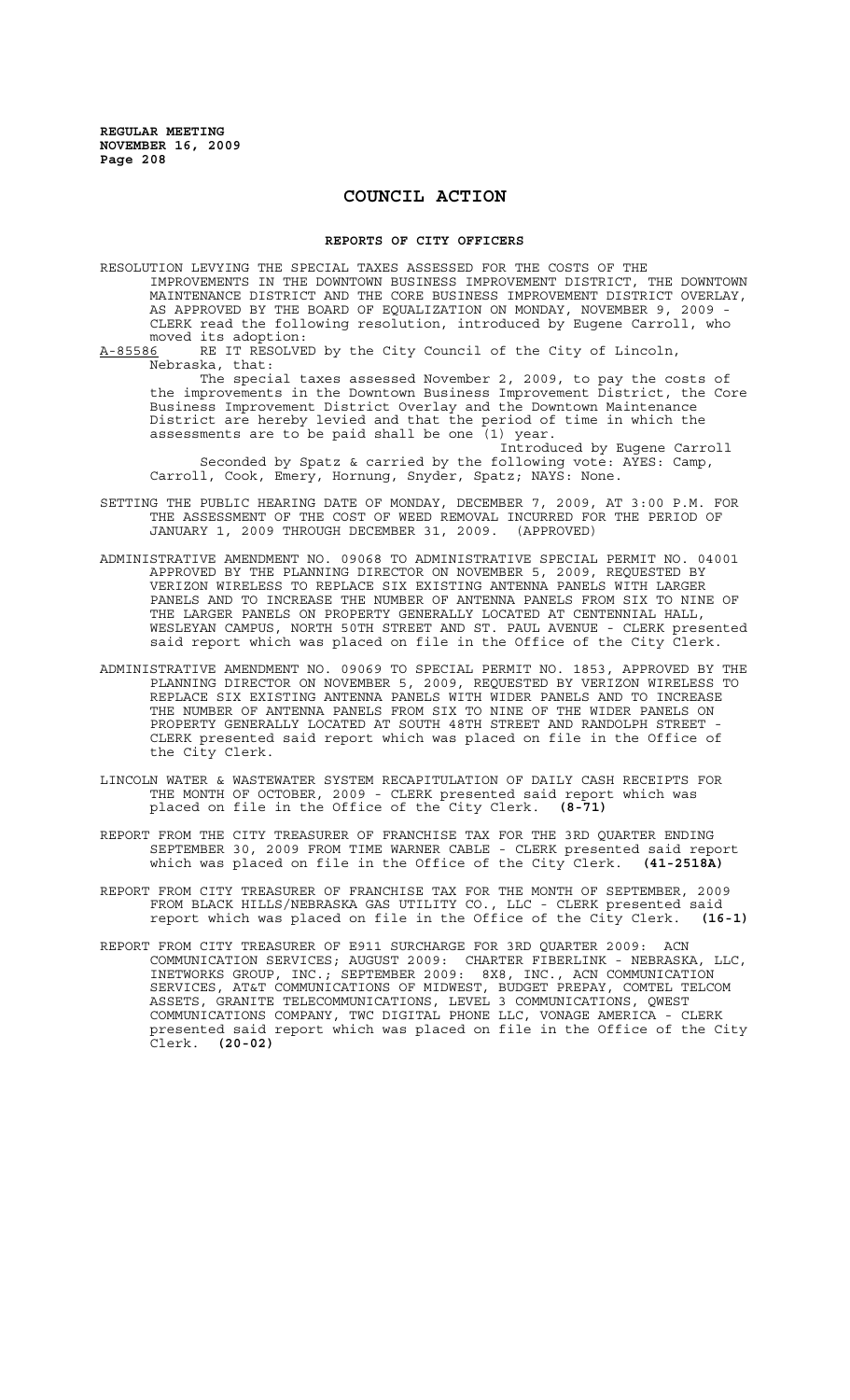- REPORT FROM CITY TREASURER OF TELECOMMUNICATIONS OCCUPATION TAX FOR SEPT./DEC. 2008: SHAFFER COMMUNICATIONS; MAR./JUNE/SEPT. 2009: SHAFFER COMMUNICATIONS; 3RD QUARTER 2009: AMERIVISION COMMUNICATIONS, COMTECH 21, DIGIZIP.COM, INC., INETWORKS GROUP, NECC TELECOM, ORBITCOM, T-MOBILE CENTRAL, TELENATIONAL COMMUNICATIONS; AUGUST 2009: ACN COMMUNICATIONS SERVICES, ARIZONA TELEPHONY, AT&T COMMUNICATIONS OF MIDWEST, BROADWING COMM., BUSINESS TELECOM, CELLCO PARTNERSHIP, CIMCO COMM., CINCINNATI BELL ANY DISTANCE, CTI LONG DISTANCE, FARM BUREAU CONNECTION, GLOBAL CROSSING, GLOBALSTAR USA, GRANITE, IBM GLOBAL, INTELLICALL OPERATOR SERVICES, KDDI AMERICA, MCLEODUSA, NEBRASKA TECHNOLOGY & TELECOMM., NEW CINGULAR WIRELESS, NEW EDGE NETWORKS, NORSTAN NETWORK SERVICES, NOS COMM., OMAHA CELLULAR, ONSTAR, PRIMUS, PUBLIC COMMUNICATIONS SERVICES, QUANTUM SHIFT, QWEST COMM., SIOUX CITY MSA, TCG OMAHA, TELECORP COMM., TON SERVICES, TRACFONE WIRELESS, TRANS NATIONAL, TWC DIGITAL PHONE, UCN, USCOC OF GREATER IOWA, USCOC OF NEBRASKA/KANSAS, VERIZON WIRELESS, VIRGIN MOBILE USA, VOICECOM, WORKING ASSETS FUNDING SERVICE, XO COMMUNICATION SERVICES; SEPTEMBER 2009: ALLTEL COMMUNICATIONS OF NEBRASKA, ATS MOBILE TELEPHONE, BT AMERICAS, CAUSE BASED, COVISTA, CRICKET COMMUNICATIONS, D&D COMM., ENHANCED COMM. GROUP, ENHANCED COMM. NETWORK, FIRST COMMUNICATIONS, GLOBALCOM, I-WIRELESS, LIGHTYEAR NETWORK SOLUTIONS, MCI COMMUNICATIONS SERVICES, NEXTEL WEST CORP., NOS COMM., NOSVA, NPCR, INC., OPEX, PNG, SBC LONG DISTANCE, SPRINT SPECTRUM, TELECOM MANAGEMENT, 360NETWORKS, TOTAL HOLDINGS, TRI-M COMM., VIAERO WIRELESS, WHOLESALE CARRIER SERVICES, WWC LICENSE, YESTEL USA, ZONE TELECOM, INC - CLERK presented said report which was placed on file in the Office of the City Clerk. **(20)**
- CLERK'S LETTER AND MAYOR'S APPROVAL OF RESOLUTIONS AND ORDINANCES PASSED BY THE CITY COUNCIL ON NOVEMBER 2, 2009 - CLERK presented said report which was placed on file in the Office of the City Clerk. **(27-1)**

#### **PETITIONS & COMMUNICATIONS**

SETTING THE HEARING DATE OF MONDAY, DECEMBER 7, 2009 AT 3:00 P.M. FOR THE APPLICATION OF LINCOLN BISON, LLC DBA COURTSIDE BANQUET HALL FOR A CLASS I LIQUOR LICENSE LOCATED AT 710 HILL STREET - CLERK read the following resolution, introduced by Eugene Carroll, who moved its adoption:

A-85587 BE IT RESOLVED by the City Council, of the City of Lincoln, that a hearing date is hereby set for Monday, December 7, 2009, at 3:00 p.m. or as soon thereafter as possible in the City Council Chambers, County-City Building, 555 S. 10th St., Lincoln, NE, for the application of Lincoln Bison, LLC dba Courtside Banquet Hall for a Class I liquor license located at 710 Hill Street.

If the Police Dept. is unable to complete the investigation by said time, a new hearing date will be set.

Introduced by Eugene Carroll Seconded by Spatz & carried by the following vote: AYES: Camp, Carroll, Cook, Emery, Hornung, Snyder, Spatz; NAYS: None.

SETTING THE HEARING DATE OF MONDAY, DECEMBER 7, 2009 AT 3:00 P.M. FOR THE APPLICATION OF LAS GOLONDRINAS, INC. DBA MAZATLAN II MEXICAN RESTAURANT FOR A CLASS I LIQUOR LICENSE LOCATED AT 2711 KING LANE, SUITE 201 - CLERK read the following resolution, introduced by Eugene Carroll, who moved its adoption:

A-85588 BE IT RESOLVED by the City Council, of the City of Lincoln, that a hearing date is hereby set for Monday, December 7, 2009, at 3:00 p.m. or as soon thereafter as possible in the City Council Chambers, County-City Building, 555 S. 10th St., Lincoln, NE, for the application of Las Golondrinas, Inc. dba Mazatlan II Mexican Restaurant for a Class I liquor license located at 2711 King Lane, Suite 201.

If the Police Dept. is unable to complete the investigation by said time, a new hearing date will be set.

Introduced by Eugene Carroll Seconded by Spatz & carried by the following vote: AYES: Camp, Carroll, Cook, Emery, Hornung, Snyder, Spatz; NAYS: None.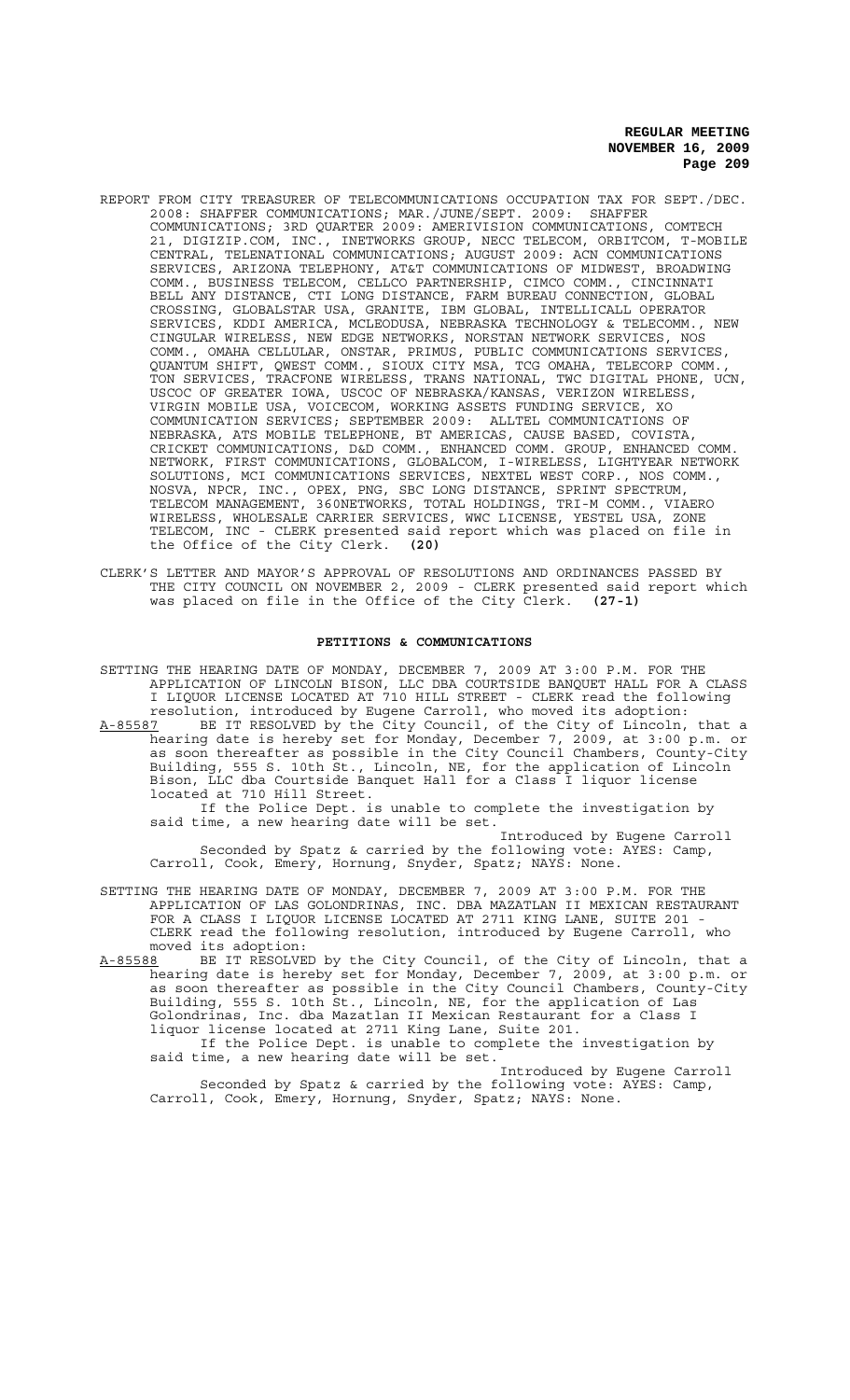#### **LIQUOR RESOLUTIONS**

APPLICATION OF HONG'S INC. IV DBA CHINA BUFFET FOR A CLASS I LIQUOR LICENSE AT 120 NORTH 66TH STREET - CLERK read the following resolution, introduced by Jon Camp, who moved its adoption for approval:

A-85589 BE IT RESOLVED by the City Council of the City of Lincoln,  $A-85589$  BE I<br>Nebraska:

That after hearing duly had as required by law, consideration of the facts of this application, the Nebraska Liquor Control Act, and the pertinent City ordinances, the City Council recommends that the application of Hong's Inc. IV dba China Buffet for a Class "I" liquor license at 120 North 66th Street, Lincoln, Nebraska, for the license period ending April 30, 2010, be approved with the condition that: 1. Applicant must successfully complete the responsible beverage server training course required by Section 5.04.035 of the Lincoln Municipal Code within 30 days of approval of this resolution. 2. The premise must comply in every respect with all city and state regulations.

The City Clerk is directed to transmit a copy of this resolution to the Nebraska Liquor Control Commission.

Introduced by Jon Camp Seconded by Spatz & carried by the following vote: AYES: Camp, Carroll, Cook, Emery, Hornung, Snyder, Spatz; NAYS: None.

MANAGER APPLICATION OF HONG ZHENG FOR HONG'S INC. IV DBA CHINA BUFFET AT 120 NORTH 66TH STREET - CLERK read the following resolution, introduced by Jon Camp, who moved its adoption for approval:

A-85590 WHEREAS, Hong's Inc. IV dba China Buffet located at 120 North 66<sup>th</sup> Street, Lincoln, Nebraska has been approved for a Retail Class "I" liquor license, and now requests that Hong Zheng be named manager; WHEREAS, Hong Zheng appears to be a fit and proper person to manage said business.

NOW, THEREFORE, BE IT RESOLVED by the City Council of the City of Lincoln, Nebraska:

That after hearing duly had as required by law, consideration of the facts of this application, the Nebraska Liquor Control Act, and the pertinent City ordinances, the City Council recommends that Hong Zheng be approved as manager of this business for said licensee. The City Clerk is directed to transmit a copy of this resolution to the Nebraska Liquor Control Commission.

Introduced by Jon Camp Seconded by Snyder & carried by the following vote: AYES: Camp, Carroll, Cook, Emery, Hornung, Snyder, Spatz; NAYS: None.

APPLICATION OF THE GROVE BLDG., INC. DBA THE GROVE FOR A CLASS C LIQUOR

LICENSE AT 340 WEST CORNHUSKER HIGHWAY - CLERK read the following resolution, introduced by Jon Camp, who moved its adoption for approval: A-85591 BE IT RESOLVED by the City Council of the City of Lincoln,

Nebraska: That after hearing duly had as required by law, consideration of the facts of this application, the Nebraska Liquor Control Act, and the pertinent City ordinances, the City Council recommends that the application of The Grove Bldg., Inc. dba The Grove for a Class "C" liquor license at 340 West Cornhusker Highway, Lincoln, Nebraska, for the license period ending October 31, 2010, be approved with the condition that:

1. Applicant must successfully complete the responsible beverage server training course required by Section 5.04.035 of the Lincoln Municipal Code within 30 days of approval of this resolution. 2. The premise must comply in every respect with all city and

state regulations. The City Clerk is directed to transmit a copy of this resolution to the Nebraska Liquor Control Commission.

Introduced by Jon Camp Seconded by Spatz & carried by the following vote: AYES: Camp, Carroll, Cook, Emery, Hornung, Snyder, Spatz; NAYS: None.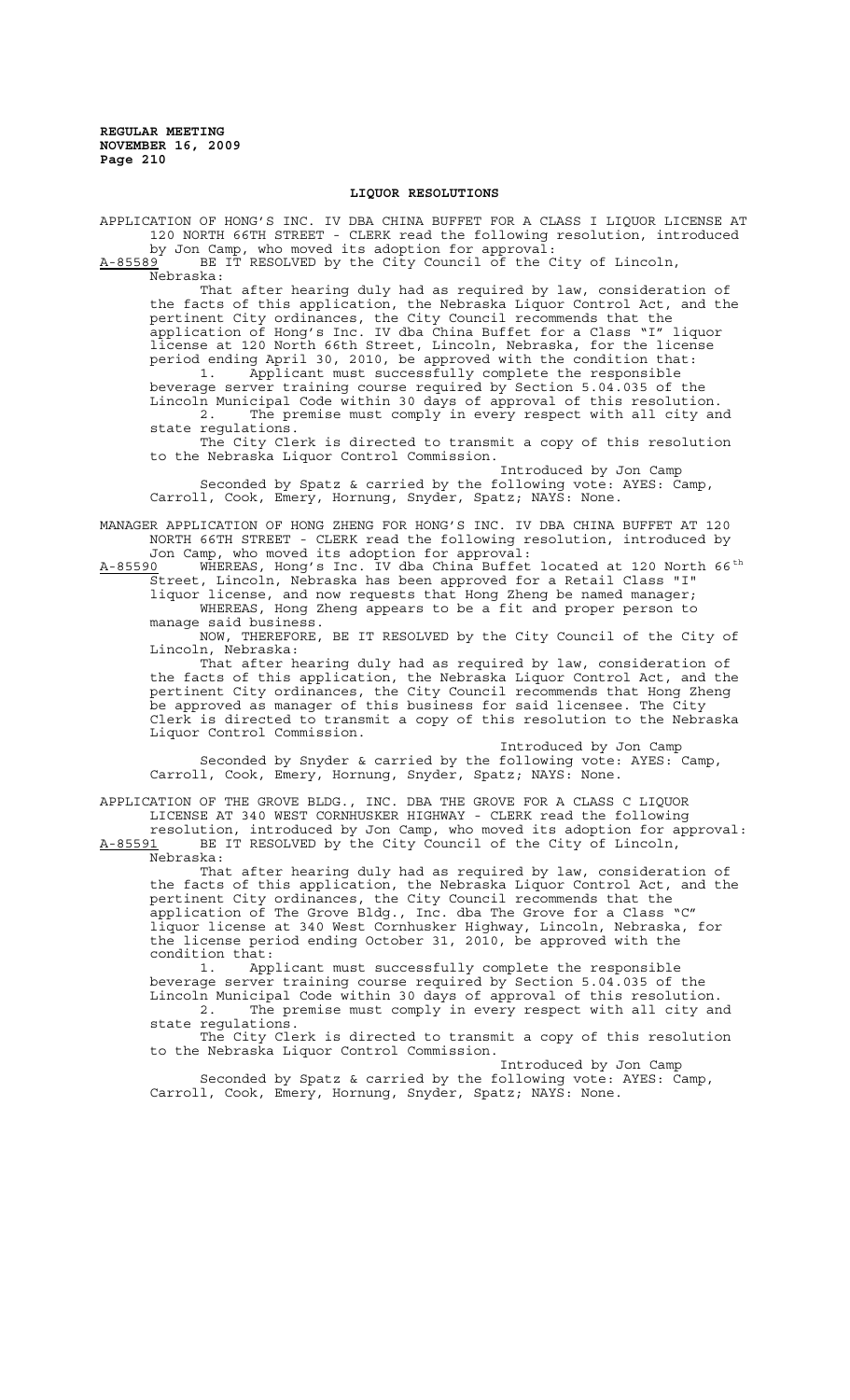MANAGER APPLICATION OF TOMMY JELSMA FOR THE GROVE BLDG., INC. DBA THE GROVE AT 340 WEST CORNHUSKER HIGHWAY - CLERK read the following resolution, introduced by Jon Camp, who moved its adoption for approval:

A-85592 WHEREAS, The Grove Bldg., Inc. dba The Grove located at 340 West Cornhusker Highway, Lincoln, Nebraska has been approved for a Retail Class "C" liquor license, and now requests that Tommy Jelsma be named manager;

WHEREAS, Tommy Jelsma appears to be a fit and proper person to manage said business.

NOW, THEREFORE, BE IT RESOLVED by the City Council of the City of Lincoln, Nebraska:

That after hearing duly had as required by law, consideration of the facts of this application, the Nebraska Liquor Control Act, and the pertinent City ordinances, the City Council recommends that Tommy Jelsma be approved as manager of this business for said licensee. The City Clerk is directed to transmit a copy of this resolution to the Nebraska Liquor Control Commission.

Introduced by Jon Camp Seconded by Spatz & carried by the following vote: AYES: Camp, Carroll, Cook, Emery, Hornung, Snyder, Spatz; NAYS: None.

APPLICATION OF SPEAKEASY MANAGEMENT GROUP, LLC DBA SPEAKEASY FOR A CLASS C LIQUOR LICENSE AT 3233 1/2 SOUTH 13TH STREET - CLERK read the following resolution, introduced by Jon Camp, who moved its adoption for approval:

A-85593 BE IT RESOLVED by the City Council of the City of Lincoln, Nebraska:

That after hearing duly had as required by law, consideration of the facts of this application, the Nebraska Liquor Control Act, and the pertinent City ordinances, the City Council recommends that the application of Speakeasy Management Group, LLC, dba Speakeasy for a Class "C" liquor license at 3233 1/2 South 13th Street, Lincoln, Nebraska, for the license period ending October 31, 2010, be approved with the condition that:

1. Applicant must successfully complete the responsible beverage server training course required by Section 5.04.035 of the Lincoln Municipal Code within 30 days of approval of this resolution.

2. The premise must comply in every respect with all city and state regulations.

The City Clerk is directed to transmit a copy of this resolution to the Nebraska Liquor Control Commission.

Introduced by Jon Camp Seconded by Spatz & carried by the following vote: AYES: Camp, Carroll, Cook, Emery, Hornung, Snyder, Spatz; NAYS: None.

MANAGER APPLICATION OF BENJAMIN J. ZOZ FOR SPEAKEASY MANAGEMENT GROUP, LLC DBA SPEAKEASY AT 3233 1/2 SOUTH 13TH STREET - CLERK read the following resolution, introduced by Jon Camp, who moved its adoption for approval:

A-85594 MHEREAS, Speakeasy Management Group, LLC, dba Speakeasy located at 3233 1/2 South 13th Street, Lincoln, Nebraska has been approved for a Retail Class "C" liquor license, and now requests that Benjamin J. Zoz be named manager;

WHEREAS, Benjamin J. Zoz appears to be a fit and proper person to manage said business.

NOW, THEREFORE, BE IT RESOLVED by the City Council of the City of Lincoln, Nebraska:

That after hearing duly had as required by law, consideration of the facts of this application, the Nebraska Liquor Control Act, and the pertinent City ordinances, the City Council recommends that Benjamin J. Zoz be approved as manager of this business for said licensee. The City Clerk is directed to transmit a copy of this resolution to the Nebraska Liquor Control Commission.

Introduced by Jon Camp Seconded by Spatz & carried by the following vote: AYES: Camp, Carroll, Cook, Emery, Hornung, Snyder, Spatz; NAYS: None.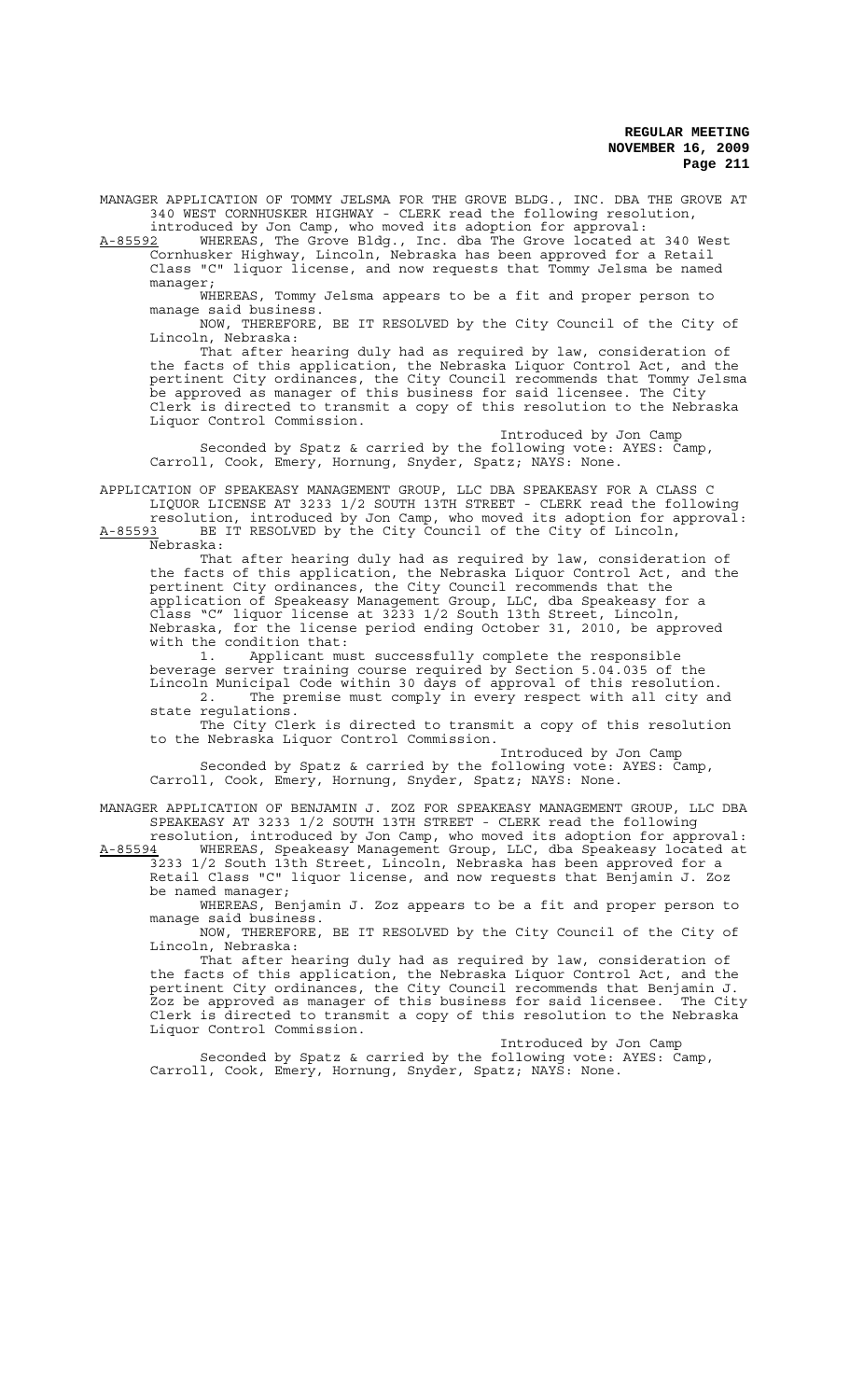APPLICATION OF MMG NEBRASKA F & B INC. DBA CHILI'S GRILL & BAR FOR A CLASS I LIQUOR LICENSE AT 6730 SOUTH 27TH STREET - CLERK read the following resolution, introduced by Jon Camp, who moved its adoption for approval: A-85595 BE IT RESOLVED by the City Council of the City of Lincoln, Nebraska:

That after hearing duly had as required by law, consideration of the facts of this application, the Nebraska Liquor Control Act, and the pertinent City ordinances, the City Council recommends that the application of MMG Nebraska F & B Inc. dba Chili's Grill & Bar for a Class "I" liquor license at 6730 South 27th Street, Lincoln, Nebraska, for the license period ending April 30, 2010, be approved with the condition that the premise complies in every respect with all city and state regulations. The City Clerk is directed to transmit a copy of this resolution to the Nebraska Liquor Control Commission. Introduced by Jon Camp

Seconded by Spatz & carried by the following vote: AYES: Camp, Carroll, Cook, Emery, Hornung, Snyder, Spatz; NAYS: None.

MANAGER APPLICATION OF JULIANNE E. ADAMS FOR MMG NEBRASKA F&B INC. DBA CHILI'S GRILL & BAR AT 6730 SOUTH 27TH STREET - CLERK read the following

resolution, introduced by Jon Camp, who moved its adoption for approval: A-85596 WHEREAS, MMG Nebraska F & B Inc. dba Chili's Grill & Bar located at 6730 South 27th Street, Lincoln, Nebraska has been approved for a

Retail Class "I" liquor license, and now requests that Julianne E. Adams be named manager;

WHEREAS, Julianne E. Adams appears to be a fit and proper person to manage said business.

NOW, THEREFORE, BE IT RESOLVED by the City Council of the City of Lincoln, Nebraska:

That after hearing duly had as required by law, consideration of the facts of this application, the Nebraska Liquor Control Act, and the pertinent City ordinances, the City Council recommends that Julianne E. Adams be approved as manager of this business for said licensee. The City Clerk is directed to transmit a copy of this resolution to the Nebraska Liquor Control Commission.

Introduced by Jon Camp Seconded by Spatz & carried by the following vote: AYES: Camp, Carroll, Cook, Emery, Hornung, Snyder, Spatz; NAYS: None.

## **ORDINANCES - 2ND READING & RELATED RESOLUTIONS (as required) - NONE**

## **PUBLIC HEARING RESOLUTIONS**

ACCEPTING THE REPORT OF NEW AND PENDING CLAIMS AGAINST THE CITY AND APPROVING DISPOSITION OF CLAIMS SET FORTH FOR THE PERIOD OF OCTOBER 16 - 31, 2009 - CLERK read the following resolution, introduced by Jon Camp, who moved

its adoption:<br><u>A-85597</u> BE IT R BE IT RESOLVED by the City Council of the City of Lincoln, Nebraska:

That the claims listed in the attached report, marked as Exhibit "A", dated November 2, 2009, of various new and pending tort claims filed against the City of Lincoln with the Office of the City Attorney or the Office of the City Clerk, as well as claims which have been disposed of, are hereby received as required by Neb. Rev. Stat. § 13-905 (Reissue 1997). The dispositions of claims by the Office of the City Attorney, as shown by the attached report, are hereby approved:

| DENIED CLAIMS                |    |          | ALLOWED/SETTLED CLAIMS                 |  |          |
|------------------------------|----|----------|----------------------------------------|--|----------|
| Aon Recovery, Inc./FirstComp |    |          | American Family Insurance Group        |  |          |
| Insurance Co.                |    |          | (Claim #00-071-491790 3909) \$4,874.71 |  |          |
| (Claim #FNE900044324)        | Ŝ. | 826.46   | Michael Vestecka d/b/a Fast            |  |          |
| Mary Rezabek                 |    | 942.73   | Mike's Inc.                            |  | 375.48   |
| State Farm Insurance         |    |          | David Walker d/b/a Walker              |  |          |
| (Claim #27-7839-371)         |    | 5,268.44 | Investment Motors                      |  | 1,826.58 |
| Thomas Finneman              |    |          | 720.29 Luke Mitchell                   |  | 564.67   |
|                              |    |          | Tami VanAndel                          |  | 1,066.10 |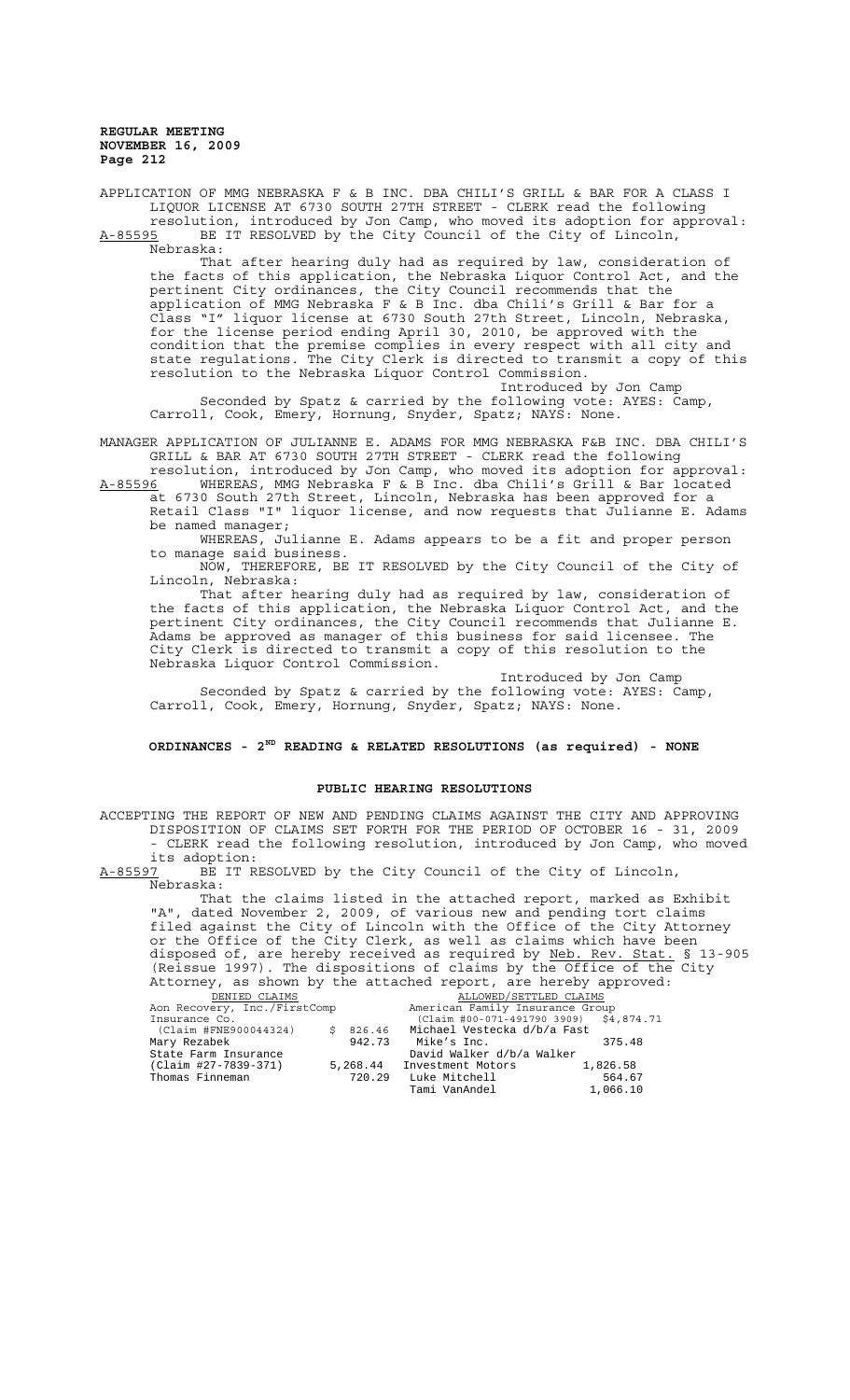|                                                                         | LITIGATION SETTLEMENT         |                        |  |  |  |  |
|-------------------------------------------------------------------------|-------------------------------|------------------------|--|--|--|--|
|                                                                         | Kristina Teeters              | 60,000.00              |  |  |  |  |
|                                                                         | Walter Teeters                | 2,000.00               |  |  |  |  |
|                                                                         | Marjorie Teeters              | 1,750.00               |  |  |  |  |
|                                                                         | Charles E.F. Teeters 1,500.00 |                        |  |  |  |  |
| The City Attorney is hereby directed to mail to the various             |                               |                        |  |  |  |  |
| claimants listed herein a copy of this resolution which shows the final |                               |                        |  |  |  |  |
| disposition of their claim.                                             |                               |                        |  |  |  |  |
|                                                                         |                               | Introduced by Jon Camp |  |  |  |  |
| Seconded by Spatz & carried by the following vote: AYES: Camp,          |                               |                        |  |  |  |  |
| Carroll, Cook, Emery, Hornung, Snyder, Spatz; NAYS: None.               |                               |                        |  |  |  |  |

APPROVING AND RATIFYING AN INTERLOCAL AGREEMENT BETWEEN THE CITY OF LINCOLN AND COUNTY OF LANCASTER FOR THE HEALTH DEPARTMENT TO PROVIDE MEDICAL SERVICES TO THE YOUTH SERVICES CENTER FOR THE PERIOD OF JULY 1, 2009 THROUGH JUNE 30, 2010 - CLERK read the following resolution, introduced by Jon Camp, who moved its adoption:<br>A-85598 BE IT RESOLVED by the City Cour

BE IT RESOLVED by the City Council of the City of Lincoln, Nebraska:

That the attached Interlocal Agreement between the City of Lincoln and County of Lancaster for the Lincoln-Lancaster County Health Department to provide medical services to the Youth Services Center for a period of July 1, 2009 through June 30, 2010, in accordance with the terms, conditions and assurances contained in said Agreement, which is attached hereto as Exhibit "A", is hereby approved and ratified and the Mayor is hereby authorized to execute said Agreement on behalf of the City.

The City Clerk is directed to return one executed copy of the Agreement to Angela Zocholl, Lancaster County Clerk's Office, and one executed copy to Bruce Dart, Director of the Lincoln-Lancaster County Health Department for transmittal to Youth Services Center.

Introduced by Jon Camp Seconded by Spatz & carried by the following vote: AYES: Camp, Carroll, Cook, Emery, Hornung, Snyder, Spatz; NAYS: None.

# **ORDINANCE - 1ST READING & RELATED RESOLUTIONS (as required)**

- AMENDING SECTION 9.16.250 OF THE LINCOLN MUNICIPAL CODE RELATING TO RESIDENCY RESTRICTIONS FOR SEXUAL PREDATORS TO AMEND THE DEFINITION OF SEXUAL PREDATOR TO CONFORM WITH STATE STATUTE AND TO ESTABLISH AN EFFECTIVE DATE OF JANUARY 1, 2010 - CLERK read an ordinance, introduced by Eugene Carroll, amending Section 9.16.250 of the Lincoln Municipal Code relating to Residency Restrictions for Sexual Predators to amend the definition of sexual predator to conform with state statute; repealing Section 9.16.250 of the Lincoln Municipal Code as hitherto existing; and establishing an effective date of January 1, 2010, the first time.
- APPROVING A LEASE AGREEMENT BETWEEN THE AIRPORT AUTHORITY OF THE CITY OF LINCOLN AND THE LINCOLN-LANCASTER COUNTY HEALTH DEPARTMENT FOR THE LEASE OF STORAGE SPACE BY THE HEALTH DEPARTMENT AT BUILDING 2714 IN LINCOLN AIR PARK WEST FOR A ONE-YEAR PERIOD FROM DECEMBER 1, 2009 THROUGH NOVEMBER 30, 2010 - CLERK read an ordinance, introduced by Eugene Carroll, accepting and approving a Lease Agreement between the Airport Authority of the City of Lincoln, Nebraska and the Lincoln-Lancaster County Health Department for a lease of storage space by the Health Department at Building 2714 in Lincoln Air Park West for a one-year period from December 1, 2009 through November 30, 2010, the first time.

# **ORDINANCES - 3RD READING & RELATED RESOLUTIONS (as required)**

CHANGE OF ZONE 09025 - APPLICATION OF LINCOLN FEDERAL BANCORP FOR A CHANGE OF ZONE FROM R-5 RESIDENTIAL DISTRICT TO H-4 GENERAL COMMERCIAL DISTRICT ON PROPERTY GENERALLY LOCATED AT THE SOUTHEAST CORNER OF SOUTH 33RD STREET AND YANKEE HILL ROAD - CLERK read an ordinance, introduced by John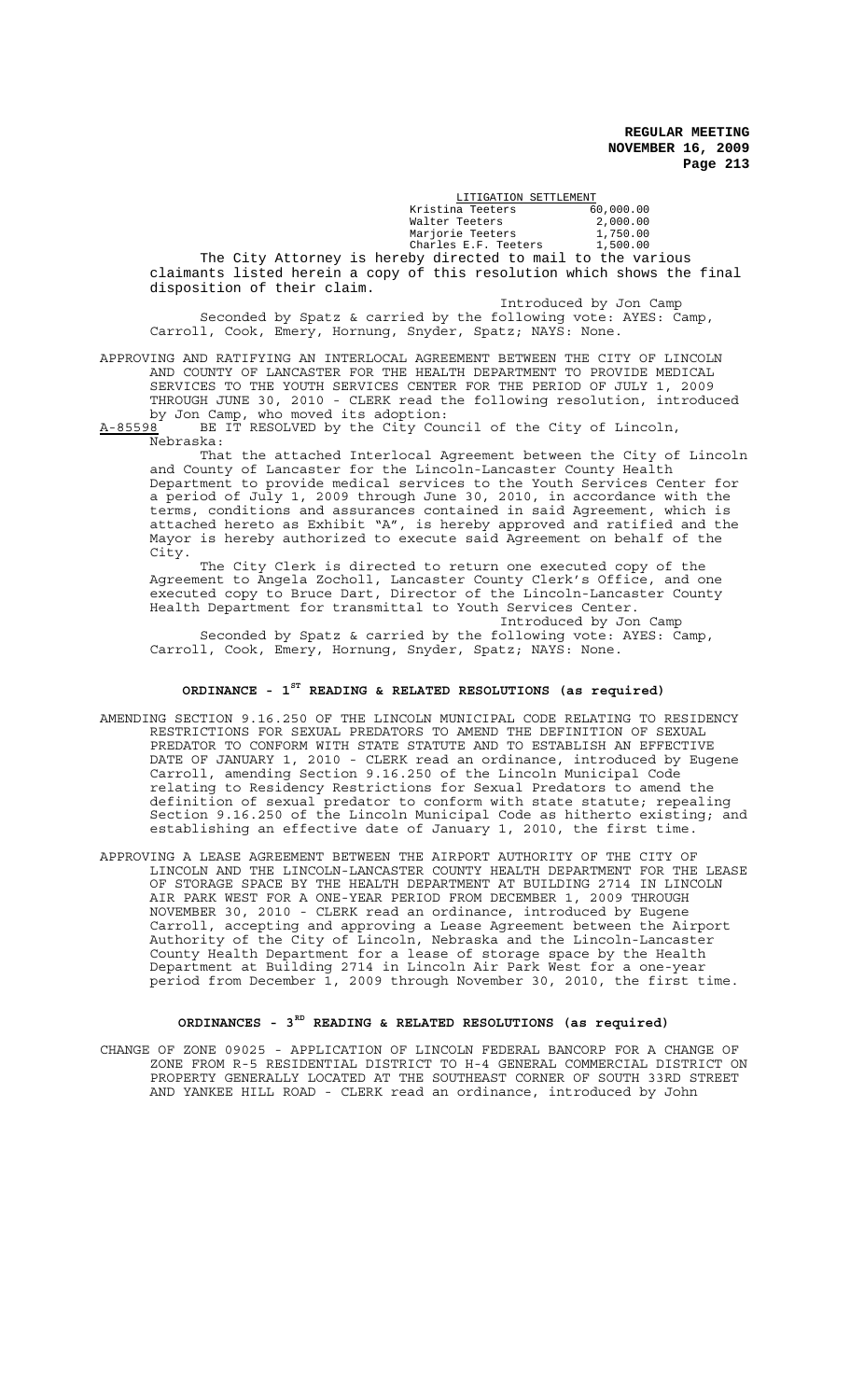Spatz, amending the Lincoln Zoning District Maps adopted by reference and made a part of Title 27 of the Lincoln Municipal Code, pursuant to Section 27.05.020 of the Lincoln Municipal Code, by changing the boundaries of the districts established and shown thereon, the third time.

SPATZ Moved to pass the ordinance as read.

Seconded by Snyder & carried by the following vote: AYES: Camp, Carroll, Cook, Emery, Hornung, Snyder, Spatz; NAYS: None. The ordinance, being numbered **#19331**, is recorded in Ordinance Book #26, Page

MISC. 09009-1 – AMENDING SECTION 26.23.140 OF THE LINCOLN MUNICIPAL CODE TO EXPAND THE EXCEPTIONS TO THE REQUIREMENT THAT EVERY LOT SHALL FRONT UPON AND TAKE ACCESS TO A PUBLIC STREET; AND REPEALING SECTION 26.23.140 AS HITHERTO EXISTING - PRIOR to reading:

COOK Moved MTA #1 to amend Bill No. 09-147 as follows: 1. On page 3, line 12, strike the phrase "other zoning districts" and insert in lieu thereof "any zoning district".

Seconded by Spatz & carried by the following vote: AYES: Camp, Carroll, Cook, Emery, Hornung, Snyder, Spatz; NAYS: None. CLERK Read an ordinance, introduced by John Spatz, amending Section

26.23.140 of the Lincoln Municipal Code to expand the exceptions to the requirement that every lot shall front upon and take access to a public street; and repealing Section 26.23.140 of the Lincoln Municipal Code as hitherto existing, the third time.

SPATZ Moved to pass the ordinance as amended. Seconded by Carroll & carried by the following vote: AYES: Camp, Carroll, Cook, Emery, Hornung, Snyder, Spatz; NAYS: None.

The ordinance, being numbered **#19332**, is recorded in Ordinance Book #26, Page

MISC. 09009-2 – AMENDING SECTION 26.31.010 OF THE LINCOLN MUNICIPAL CODE RELATING TO MODIFICATION OF REQUIREMENTS TO GRANT THE PLANNING DIRECTOR AUTHORITY TO EXTEND THE TIME FOR INSTALLATION OF REQUIRED SUBDIVISION IMPROVEMENTS AND TO PROVIDE A PROCEDURE FOR APPEALS OF SUCH APPROVALS BY THE PLANNING DIRECTOR; AND REPEALING SECTION 26.31.010 OF THE LINCOLN MUNICIPAL CODE AS HITHERTO EXISTING - PRIOR to reading:

COOK Moved MTA #1 to amend Bill No. 09-148 in the following manner: 1. On page 3, lines 16, 17 and 18, delete the following language: "renewal of any defect, error or irregularity on the Planning Director to cause notice to be given as required in subsection (c) of Section 26.11.036".

Seconded by Spatz & carried by the following vote: AYES: Camp, Carroll, Cook, Emery, Hornung, Snyder, Spatz; NAYS: None.

COOK Moved MTA #2 to amend Bill No. 09-148 in the following manner:<br>1. On page 3, line 12, after the word "appeal", add the words 1. On page 3, line 12, after the word "appeal", add the words with the Planning Director.

Seconded by Carroll & carried by the following vote: AYES: Camp, Carroll, Cook, Emery, Hornung, Snyder, Spatz; NAYS: None.

CLERK Read an ordinance, introduced by John Spatz, amending Section 26.31.010 of the Lincoln Municipal Code relating to modification of requirements to grant the Planning Director authority to extend the time for installation of required subdivision improvements and to provide a procedure for appeals of such approvals by the Planning Director; and repealing Section 26.31.010 of the Lincoln Municipal Code as hitherto existing, the third time.

SPATZ Moved to pass the ordinance as amended.

Seconded by Carroll & carried by the following vote: AYES: Camp, Carroll, Cook, Emery, Hornung, Snyder, Spatz; NAYS: None.

The ordinance, being numbered **#19333**, is recorded in Ordinance Book #26, Page ADOPTING AN AMENDED AND RESTATED CITY OF LINCOLN EMPLOYEES' RETIREMENT PLAN

AND TRUST FOR CIVILIAN (NON-UNIFORMED SERVICE) EMPLOYEES PROVIDING FOR A CHANGE IN EMPLOYER CONTRIBUTIONS FOR EMPLOYEES HIRED AFTER A DATE CERTAIN AND ADOPTING IRS INTERIM AMENDMENTS NO. 1 AND NO. 2. (10/5/09 - Action Delayed to  $10/12/09$  (10/12/09 - Action Delayed to  $10/19/09$ )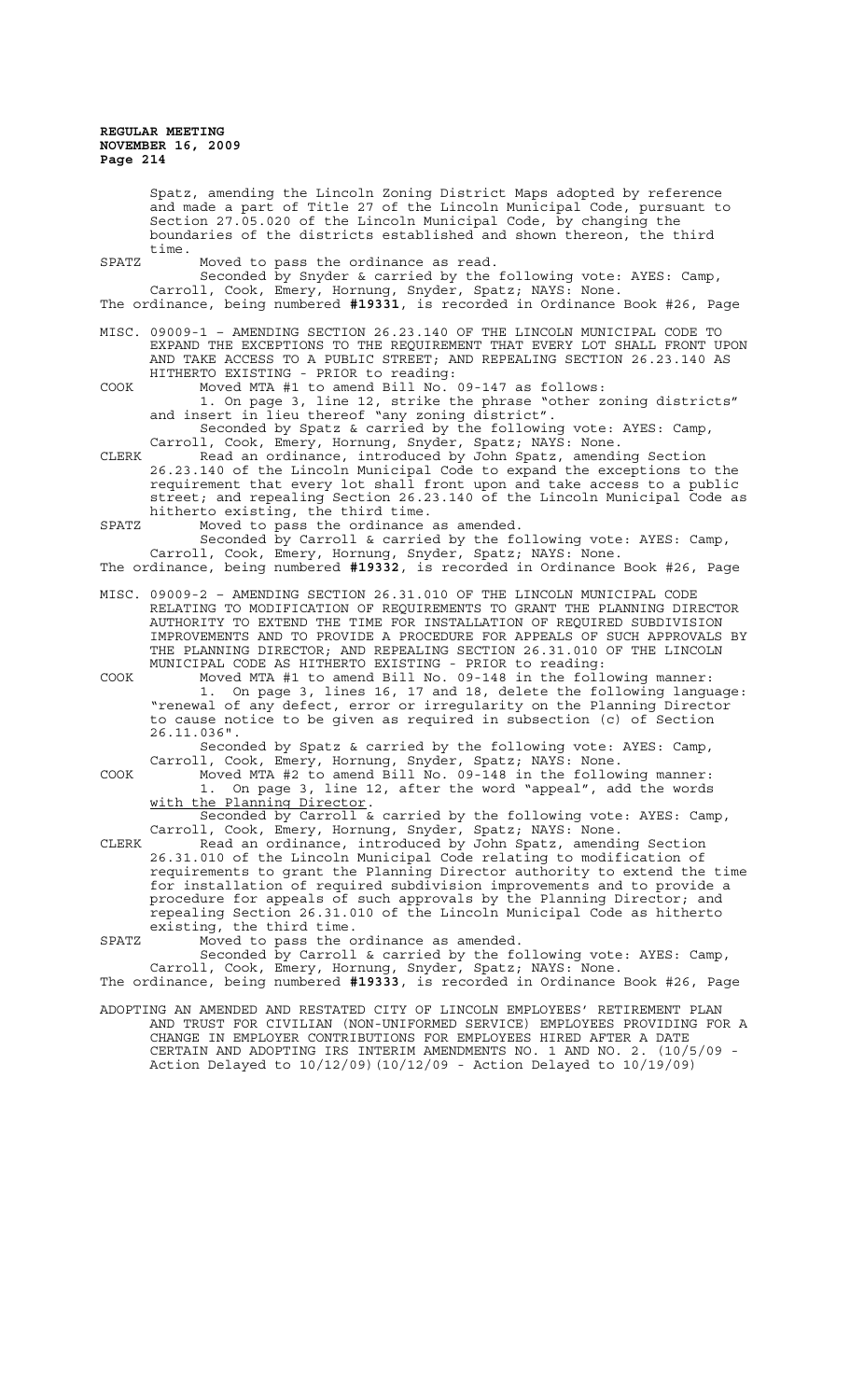(10/19/09 - Action Delayed to 10/26/09)(10/26/09 - Action Delayed to 11/2/09)(11/2/09 - Action Delayed to 11/9/09)(11/9/09 - Action Delayed to  $11/16/09$ ) - PRIOR to reading:

SNYDER Moved to delay action of Bill No. 09-132 for two weeks to 11/30/09.

Seconded by Spatz & carried by the following vote: AYES: Camp, Carroll, Cook, Emery, Hornung, Snyder, Spatz; NAYS: None.

CLERK Read an ordinance, introduced by Jane Snyder, adopting an amended and restated version of the City of Lincoln Employees' Retirement Plan and Trust to provide that the employer contribution for employees hired on or after November 4, 2010 will be an amount equal to 3% of an employee's compensation up to and including \$4,800.00 plus 6% of his or compensation in excess of \$4,800.00 plus 6% of his or compensation in excess of \$4,800.00; to adopt Interim Amendment No. 1 relating to final IRS regulations under Internal Revenue Code Section 415 and Section 411(d)(6); and to adopt Interim Amendment No. 2 relating to the plan qualification requirements under the Pension Protection Act of 2006 (PPA) and other I.R.S. guidance; and to repeal Ordinance No. 17685 as hitherto existing, the third time.

## **RESOLUTIONS - ACTION ONLY**

ADOPTING THE LINCOLN ELECTRIC SYSTEM RATE SCHEDULE, SERVICE REGULATIONS, AND COST ANALYSIS SUMMARY PROVIDING FOR A SYSTEM AVERAGE INCREASE OF 2.9 PERCENT, TO BE EFFECTIVE JANUARY 1, 2010. (REQUEST ACTION ON 11/16/09) (11/2/09 - TO HAVE ACTION ON 11/16/09) - PRIOR to reading:

COOK Moved to amend Bill No. 09R-198 in the following manner: 1. On page 1, line 13, strike "2.9" and insert in lieu thereof

 $2.4.$ 2. On page 2, line 1, after the word "attached" insert the word revised.

Seconded by Camp & carried by the following vote: AYES: Camp, Carroll, Cook, Emery, Hornung, Snyder, Spatz; NAYS: None.

CLERK Read the following amended resolution, introduced by Jayne Snyder, who moved its adoption:

A-85599 WHEREAS, rate schedules and service regulations for the use and services of Lincoln Electric System of the City of Lincoln, including the electric energy sold, furnished or supplied by said City of Lincoln, Nebraska, have been established by resolution from time to time, the last one being Resolution No. A-84983, adopted by the City Council on August 18, 2008 and approved by the Mayor on August 20, 2008; and

WHEREAS, the Administrative Board of the Lincoln Electric System has recommended to the City Council of the City of Lincoln, Nebraska, that the document entitled, "Rate Schedules, Service Regulations and Cost Analysis Summary", for rates effective January 1, 2010, which is attached hereto and fully incorporated herein, be adopted for the use of Lincoln Electric System and the provision of services to ratepayers in the service area of Lincoln Electric System; and

WHEREAS, the rate recommendation demonstrating the justification for a system average increase of  $2.92.4$  to be effective January 1, 2010 complies with the City of Lincoln's Bond Ordinance for Lincoln Electric System regarding rates; and

WHEREAS, it is evident to the City Council of the City of Lincoln, Nebraska, that the justification for said rates and charges has been demonstrated and therefore said rates should be adopted.

NOW, THEREFORE, BE IT RESOLVED by the City Council of the City of Lincoln, Nebraska:

That effective January 1, 2010, the attached <u>revised</u> "Rate Schedules, Service Regulations and Cost Analysis Summary" for rates effective January 1, 2010, for the use of Lincoln Electric System and the provision of services to ratepayers in the service area of Lincoln Electric System is hereby established and adopted; and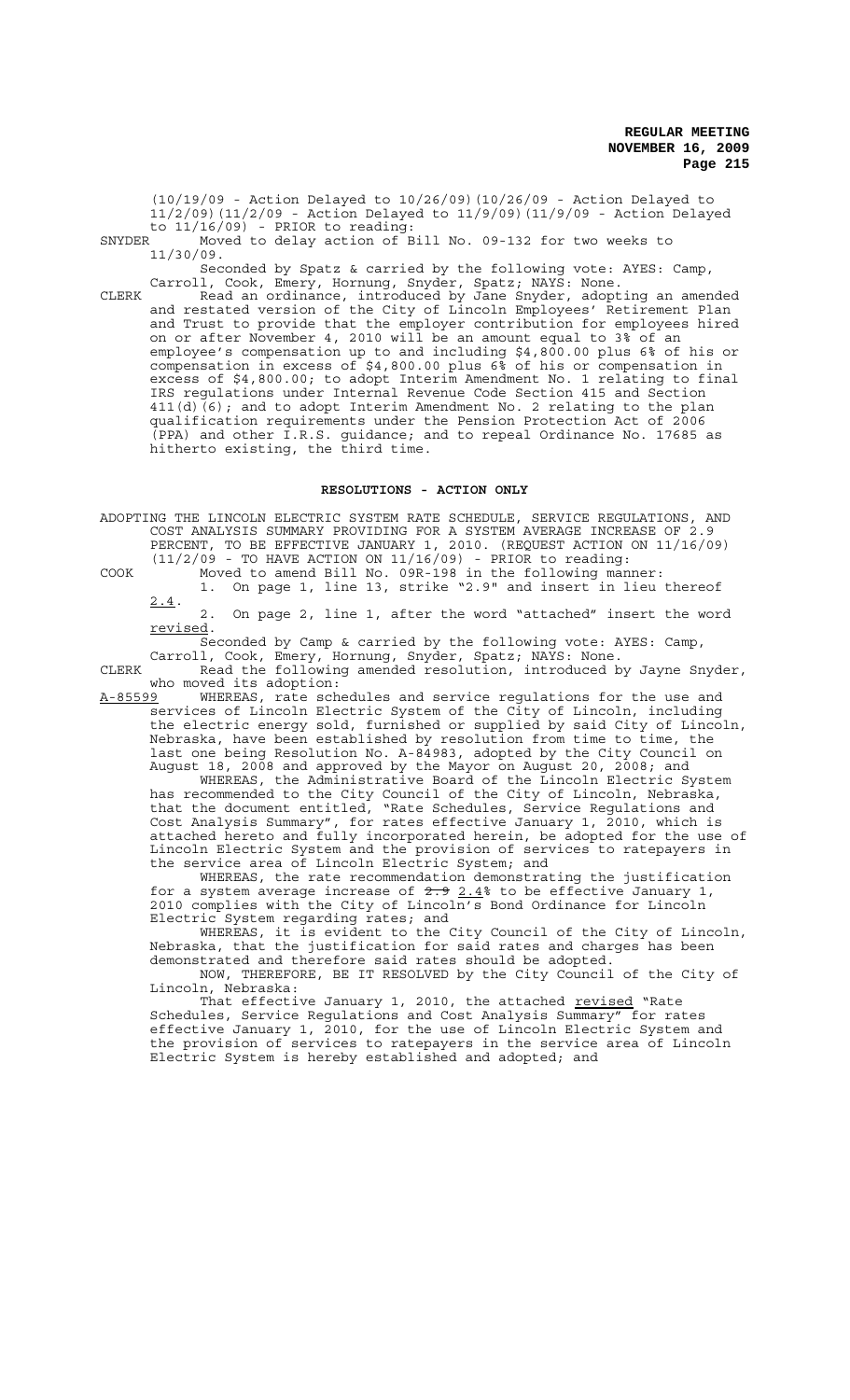> BE IT FURTHER RESOLVED that Resolution No. A-84983, adopted on August 18, 2008, is hereby superseded by this Resolution effective January 1, 2010.

> Introduced by Jayne Snyder Seconded by Spatz & carried by the following vote: AYES: Camp, Carroll, Cook, Emery, Hornung, Snyder, Spatz; NAYS: None.

ADOPTING THE LINCOLN ELECTRIC SYSTEM ANNUAL BUDGET FOR 2010, TO BECOME EFFECTIVE JANUARY 1, 2010. (ACTION DATE: 11/16/09) - CLERK read the following resolution, introduced by Jayne Snyder, who moved its

:adoption<br><u>A-85600</u> WHE WHEREAS, under the provisions of Section 4.24.090 of the Lincoln Municipal Code, a proposed annual budget for the operation of the Lincoln Electric System (LES) for 2010 was approved by the LES Administrative Board on October 16, 2009; and

WHEREAS, pursuant to the above-cited code section, a public hearing on the proposed budget was held on November 2, 2009, notice thereof having been published in one issue of the Lincoln Journal Star newspaper published and of general circulation in the City more than five (5) days before such hearing.

NOW, THEREFORE, BE IT RESOLVED by the City Council of the City of Lincoln, Nebraska:

1. That pursuant to the provisions of Section 4.24.090 of the Lincoln Municipal Code, the Lincoln Electric System Annual Budget for the fiscal year beginning January 1, 2010, is hereby adopted, and all funds listed therein are hereby appropriated for the several purposes therein stated.

2. That all money received and any of the aforesaid funds in excess of the estimated balances and receipts set forth in said budget shall be credited to the unappropriated surplus of such funds.

3. That all monies received and set apart for the operation and maintenance of the Lincoln Electric System and all monies received from any source that are required to be applied to the costs of said operation and maintenance, shall be deposited in the appropriate operation and maintenance account, and paid out upon the order of those persons designated by the LES Administrative Board.

4. That by adoption of the Capital Improvements Budget, the City Council hereby authorizes the acquisition of all necessary rightof-way, easements, or other interests in land, by purchase if possible, by condemnation if necessary, for those projects included within the Capital Improvements Budget.<br>5. That, to the ext

That, to the extent capital improvements for facilities of LES are made from LES revenue and other funds, it is intended that the amount of such expenditures, which is not reasonably expected to exceed \$50,000,000 shall be reimbursable to the LES revenue and other funds through the issuance of future electric system revenue bonds there being no funds of LES or the City reserved, allocated on a long-term basis or otherwise set aside (or reasonably expected to be reserved, allocated on a long-term basis or otherwise set aside) to provide permanent financing for the expenditures related to such expenditures, other than pursuant to the issuance of such electric system revenue bonds, this Resolution being determined to be consistent with the budgetary and financial circumstances of LES and the City as they exist or are reasonably foreseeable on the date hereof.

6. That, the City Council hereby authorizes the utilization of the Financial Accounting Standard 71 procedure to defer approximately \$3.3 million of costs related to Sheldon Station and recover the costs through LES rates and amortizing such costs over three years beginning in 2010.

7. There is hereby appropriated all money received from any source as grants or donations received for public purposes.

Introduced by Jayne Snyder Seconded by Spatz & carried by the following vote: AYES: Camp, Carroll, Cook, Emery, Hornung, Snyder, Spatz; NAYS: None.